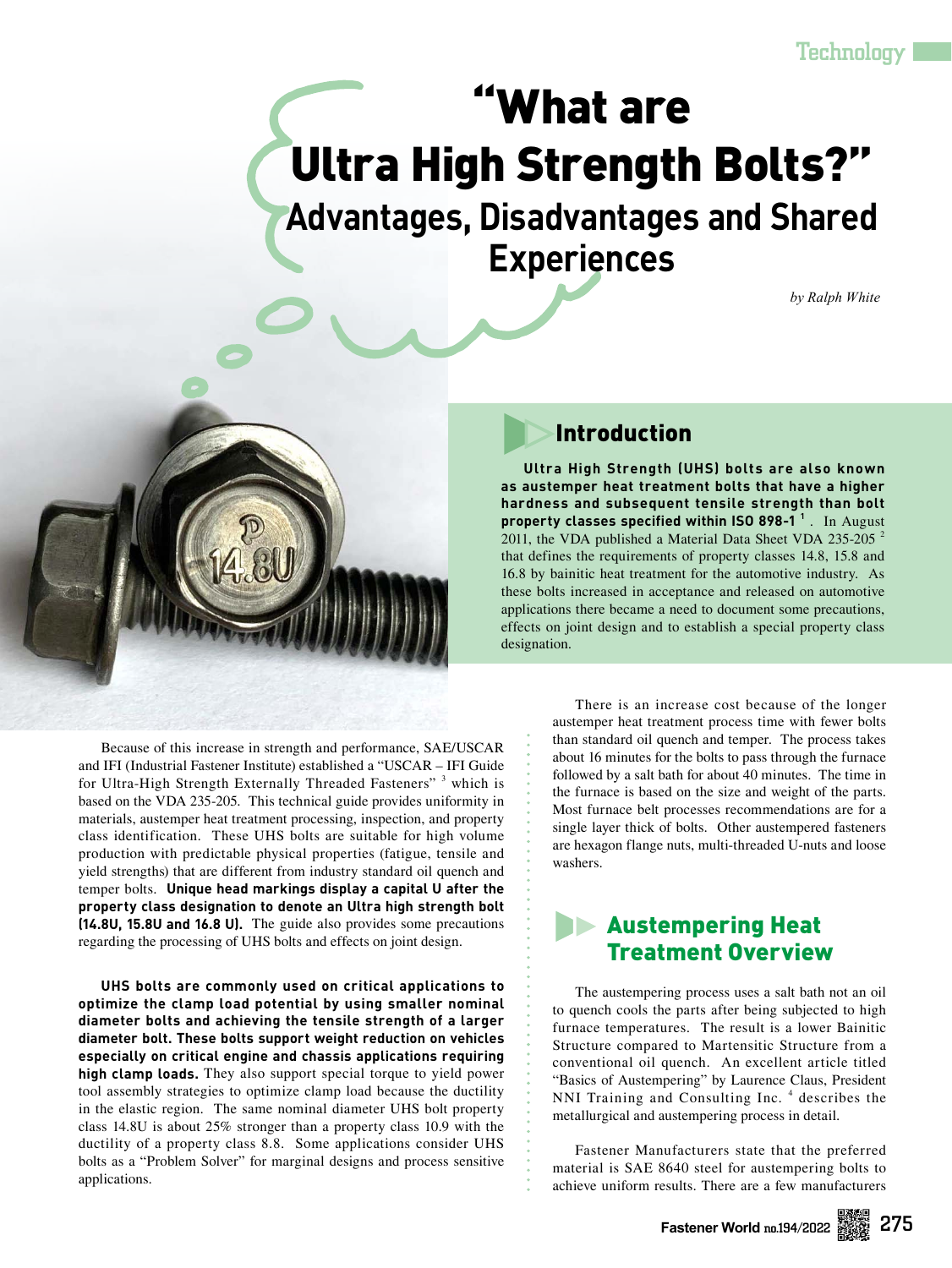## Technology

that have a slightly modified chemistry to the basic SAE 8640 to aid cold heading and provide focused physical properties after austempering. Other steels investigated have been SAE 6150, 5140, 4340, 4140 and SAE 4130 but 8640 performed better. Changes in material trace elements other than specified as SAE 8640, like Ti (Titanium) and S (Sulfur) may require furnace adjustments. Also, an increase in part core hardness could be a result of the wire draw change in microstructure. The type of wire annealing for cold forming the bolts has shown to be important for consistency of heat treatment results (i.e., spheroidized, subcritical spheroidized, stress relief, etc.). To aid the austempering process, the parts received from the fastener manufacturers should be clean (no phosphate) with a light water base rust inhibitor.

UHS bolt sensitivity to hydrogen embrittlement (hydrogen induced stress corrosion cracking) is the same or slightly less susceptible than industry standard oil quench and temper bolts. But not eliminated. See test procedures ISO 15330 "Fasteners — Preloading test for the detection of hydrogen embrittlement — Parallel bearing surface method."<sup>5</sup> Therefore, the corrosion protection recommendation is to avoid electro plating and consider dip spin coatings. Many automotive OEM's require baking after heat treatment. Because of this concern, some automotive OEM's have developed a 12.8U that has a core hardness 34-39 HRC.

Typically, the austemper process is evaluated and documented per AIAG CQI-9 "Special Processes: Heat Treatment Systems Assessment" <sup>6</sup> Section 4 - Job Audit prior to production quantity business activities. Inspection procedures include industry standard hardness checks, tensile pulls and bainitic microstructure testing. The Microstructure inspection uses Sodium Metabisulfite (SMB) Etchant analysis method on epoxy-based mounting compound specimen for detecting bainite and martensite. Some fastener manufacturers conduct torque vs. tension testing after corrosion coating prior to shipping to their customers.

Because of the increased hardness, UHS bolts can become magnetized if subjected to magnetic feeding equipment. The concern is that if the bolts become magnetized, they tend to attract small metallic particles that can interfere with assembly. While the exact industry standard is unknown, there is an acceptable level of magnetism from 0 to 3 gauss on parts to prevent picking up chips and will not interfere with vehicle electronics. A recommendation is to have demagnetizers installed when using magnetic feeding equipment.

Austempering is a proven heat treatment process applied for many years on parts such as springs, clips, U-nuts, long rods, long small diameter bolts, washers, small assemblies, etc. This process has provided volume production of property grade 14.8U bolts for the automotive industry for over 10 years.

Properties of Austemper Bolts: Property class 14.8U bolts can have an increase of fatigue strength up to +20% versus 10.9 bolts when threads are rolled after heat treatment. Advantages of lower bainitic structure vs. martensitic structure are lower internal stresses within crystal microstructure, better ductility at comparable strength, higher fatigue properties per ISO – 3800 $^7$ , less distortion by austemper heat treatment due to lower residual stresses, and less probability for quench cracks.

Also, an MJ16 x 2.5 property class 14.8U bolt was Charpy Impact evaluated per ISO 148-1<sup>8</sup> and the results are shown in (Figure **1.**). The absorbed energy level for Charpy Impact test improved significantly with austempered 14.8U bolts with bainitic condition versus property class 14.9 martensitic condition.



Figure 1. MJ16 x 2.50 property class 14.8U (bainite) vs 14.9 (martensite) Charpy V-Notch test results.

## **Automotive Applications**

**There are critical Internal engine, driveline, powertrain, and chassis applications that use 12.8U and 14.8U bolts because of the "torque to yield" or "torque and angle" power tool tightening strategy.** Some connecting rod bolts have a multiple tightening strategy where the UHS bolt has an increase of clamp load at yield point during second tightening. The long yield curve optimizes the power tool shut-off accuracy. Also, internal engine UHS fasteners can be smaller (i.e., M7 replaces an M8). Chassis joints tend to use 14.8U because the joints can have longer thread engagement to optimize the bolt high tensile strength.

Also, UHS bolts are on applications where an increase in nominal diameter size cannot be packaged in the assembly. They support weight reduction initiatives and used where the joint requires increased strength. As mentioned above, some applications consider UHS bolts as a "Problem Solver" for marginal designs and process sensitive applications.

## **Important Design and** Application Factors

## **Design**

The bolt under head fillet design is important because of the change in the mass area and heat retention between the cylindrical body and the larger head. For fatigue applications consider specific requirements for fillet radius size and/or shape, such as special designed fillet (double radii or elliptical) using FEM simulations. Also of importance is the location of thread run out (distance of the first thread to under head bearing surface) based on the joint geometry and imposed load forces. Increase bearing surface pressure under the bolt head from the higher clamp load could exceed the compressive strength of the joint.